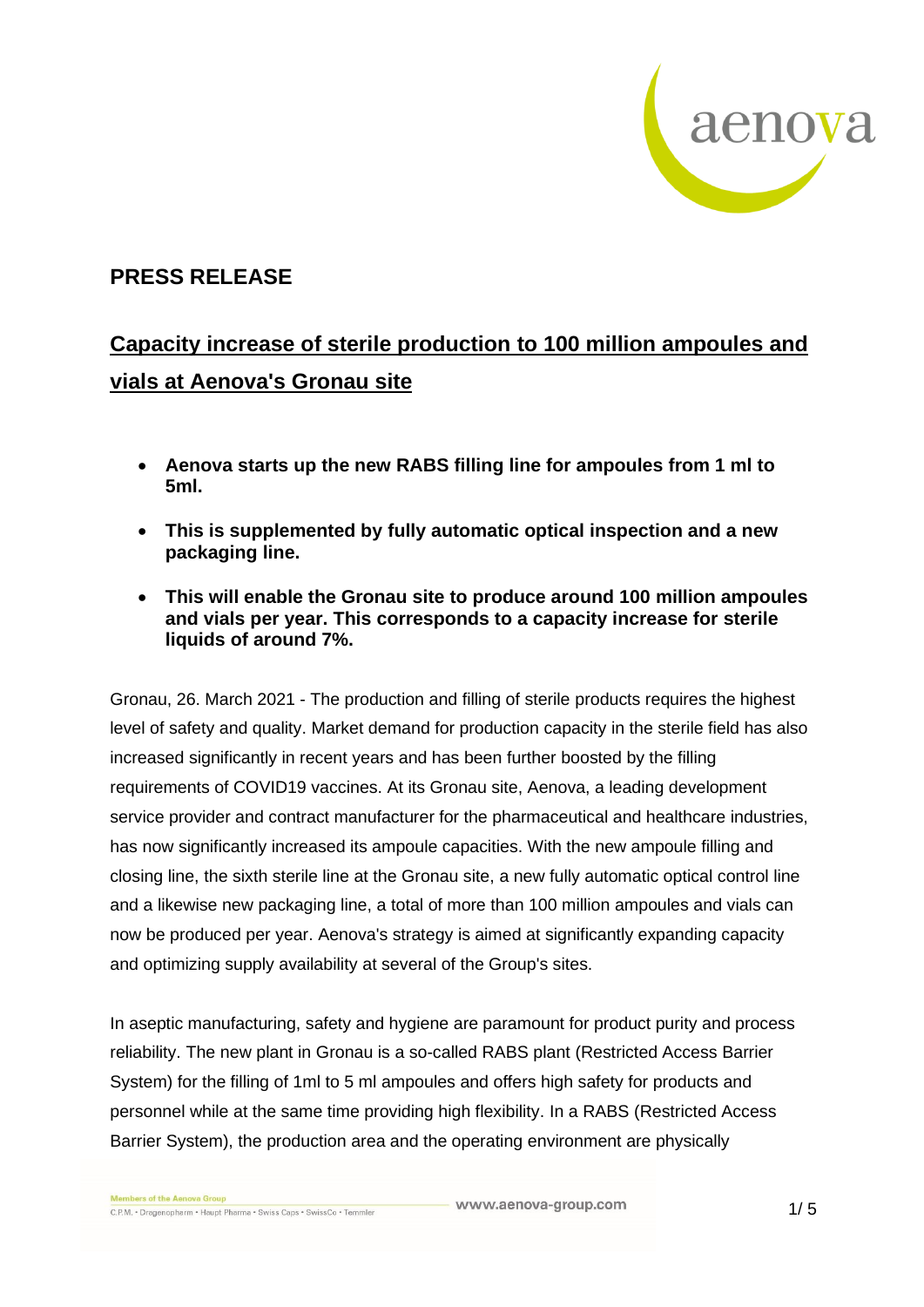

separated. The production area provides a highly clean working environment through a special machine housing, securely locked doors, and glove intervention.

The high-performance filling line is supplemented by a new fully automatic optical inspection line and an additional packaging line including labeling and bundling machine to meet capacity requirements throughout the process. In liquid sterile production, the inspection of containers is particularly time-consuming and resource intensive. The new optical inspection machine with camera technology primarily checks for particles and leakage, so-called black burners, head geometry and correct crimping, color and closure of the crimp cap, color of the solution, as well as code rings and OPC points (one point cut for an easy-to-handle predetermined breaking point on the ampoule). It features high speed and can control both aqueous and oil-based ampoules and vials. Throughput times can thus be significantly reduced while simultaneously increasing capacity by around 7%. With this machine network, Aenova will be able to produce over 100 million ampoules and vials per year in Gronau.

"Our site is a center of excellence for sterile production and conventional solids within the Aenova Group and can point to more than 100 years of experience in pharmaceutical production This innovation is an important milestone in being able to meet customer needs even better," explains Dr. Emil Wolf, Managing Director at Aenova in Gronau.

These new facilities are also an essential component of Aenova's strategy to further develop the company's position as a scalable end-to-end contract service provider for pharmaceutical and healthcare companies. This includes capacity expansions in tablet production at the Tittmoning site for the production of very large volumes and at the Regensburg site for the production of highly potent active ingredients (up to OEB 5), as well as an additional line for aseptic filling at the Italian site in Latina. COVID19 vaccines can then also be filled there. "These investments are a major step for Aenova to be able to serve our customers' requirements even more reliably with the highest quality and very good delivery reliability," explains Jan Kengelbach, CEO of the Aenova Group.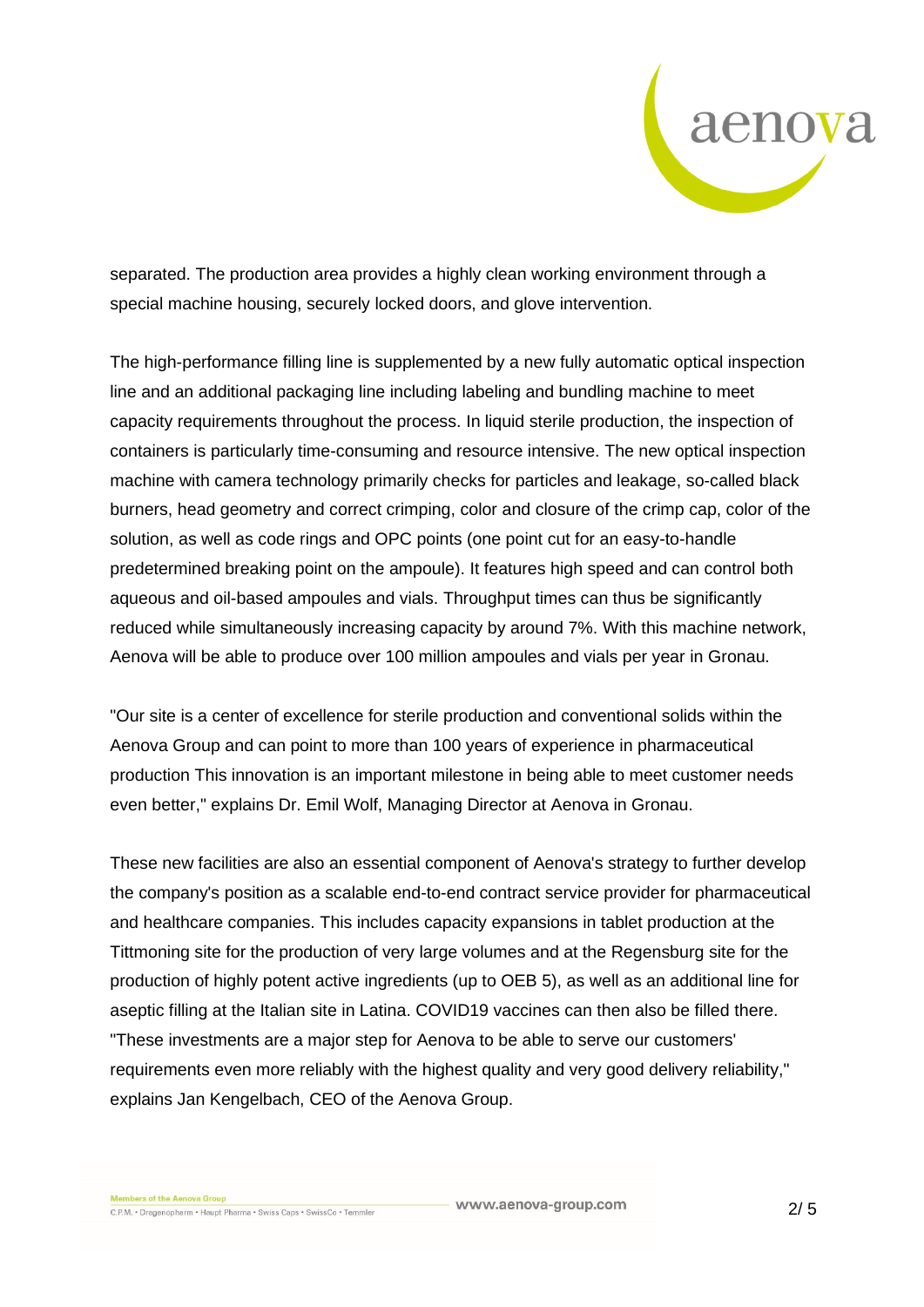



The new fully automatic optical inspection in liquid sterile production at Aenova in Gronau significantly increases controlled output. Operator starts the inspection process. (Photo Aenova. Tanita Teichfischer).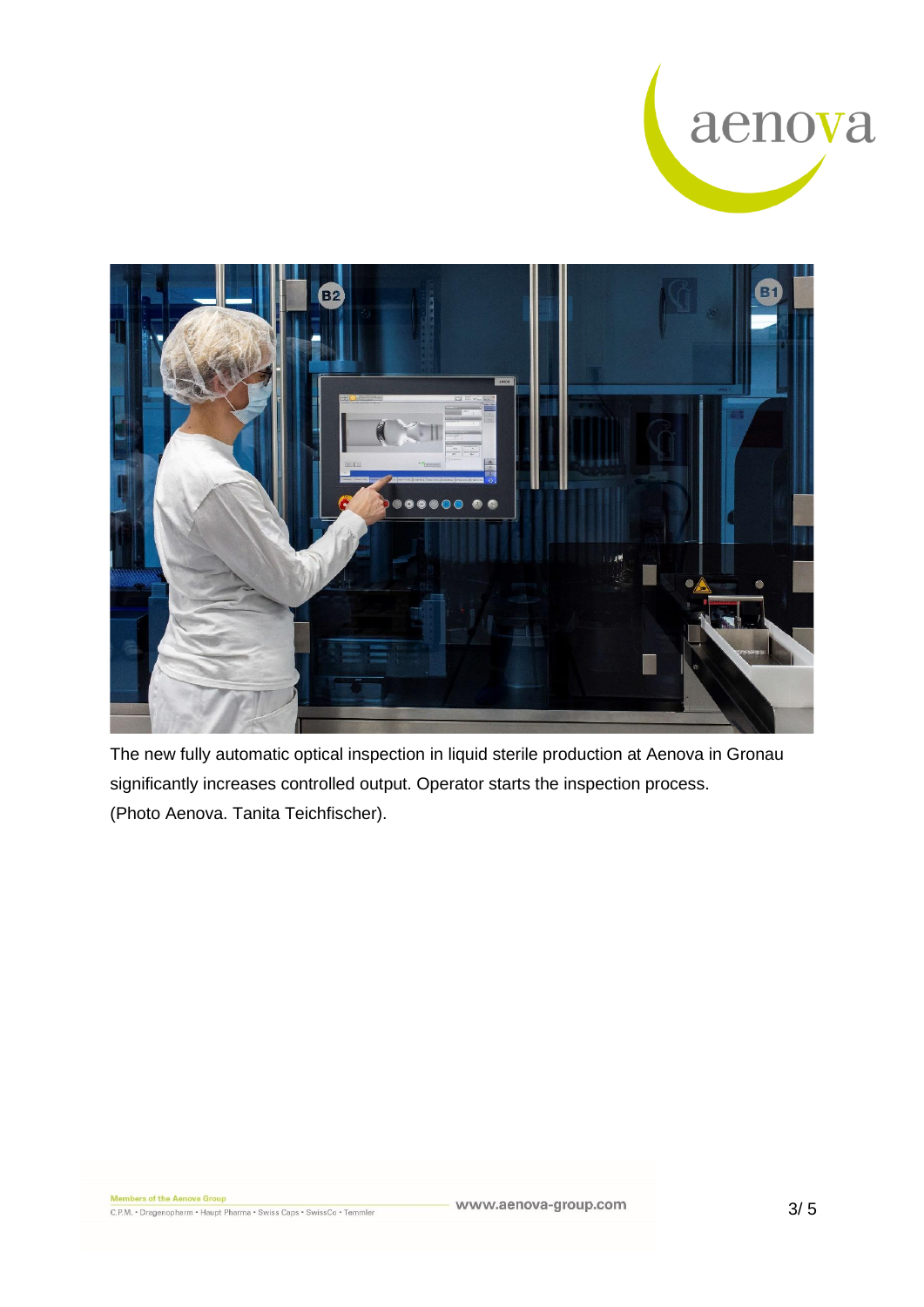



With the new sterile filling line, a total of 100 million ampoules and vials can be produced per year at Aenova in Gronau; here the cleaning and depyrogenation area. (Photo Aenova. Tanita Teichfischer).

## **Aenova Group**

Aenova Group is a leading global contract manufacturer and development service provider for the pharmaceutical and healthcare industries for human and animal health. Our services include end-to-end manufacturing and development of all dosage forms and potencies (from nutraceuticals to high potent APIs) at 15 sites in Europe and the USA. With our comprehensive know-how, many years of experience, innovative technologies and highest quality standards, we are a reliable, long-term partner for pharmaceutical and consumer